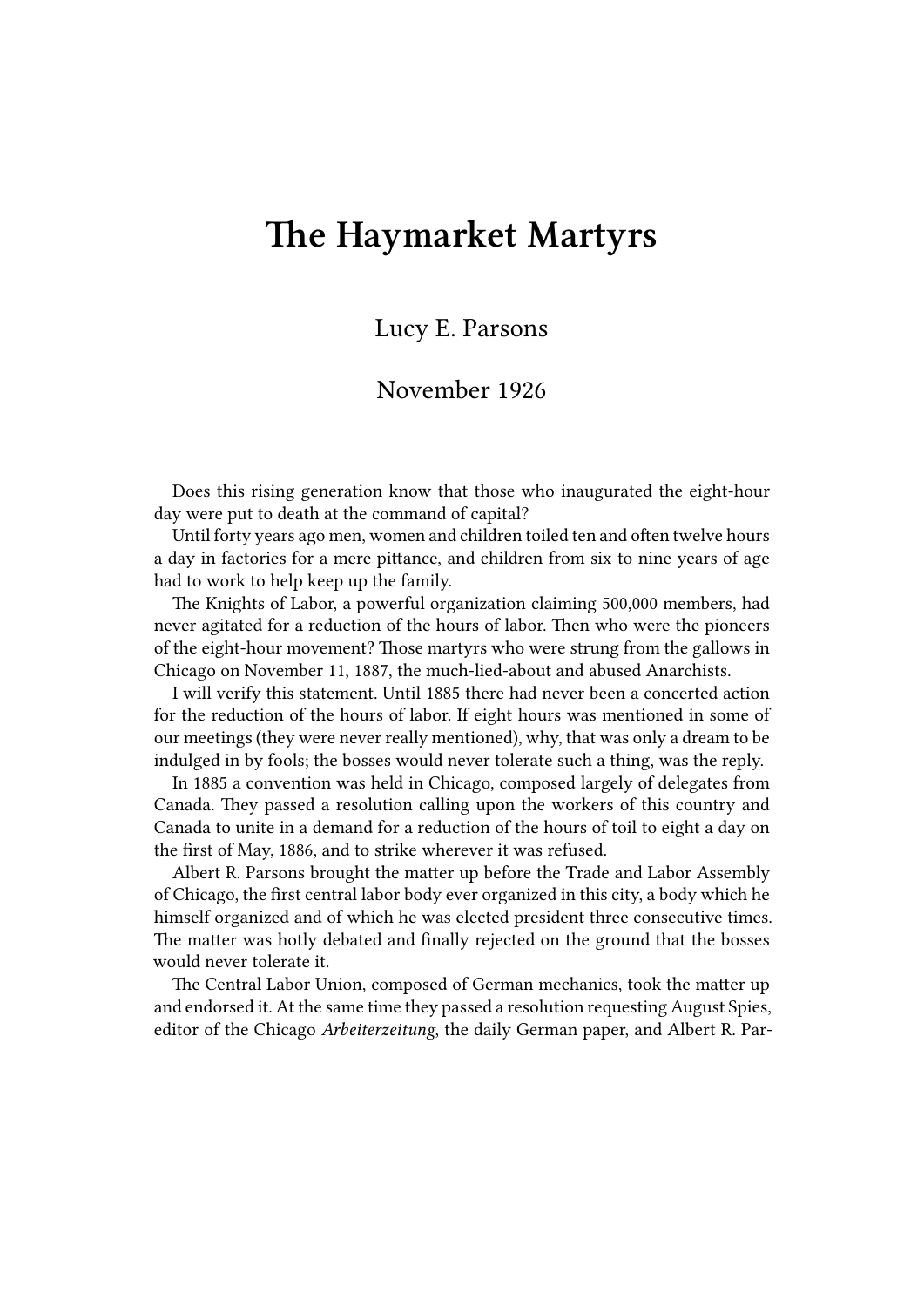sons, editor of the *Alarm*, to support it in their papers and speeches; they were both splendid orators.

Thus it was that the eight-hour movement got under way. Many other cities agitated for it, but Chicago was the storm center of the movement, owing to the zeal and courage of the men and women of this city who worked day and night for it.The result was that when May 1st, 1886, arrived, it found Chicago well-organized and demanding the eight-hour day, striking by the thousands where the demand was refused. It was a veritable holiday for the workers.

The bosses were taken completely by surprise. Some were frightened and threatening; some were signing up; others were abusing those "scoundrels" who had brought all this trouble upon "our" city, and declaring that they would be made examples of, that they ought to be hung and the like.

The police were unspeakably brutal, clubbing and shooting; factory whistles blew, but few responded.

I was chairman of the Women's Organization Committee and know personally how that great strike spread. I have never seen such solidarity.

Rest, comrades, rest. All the tomorrows are yours!